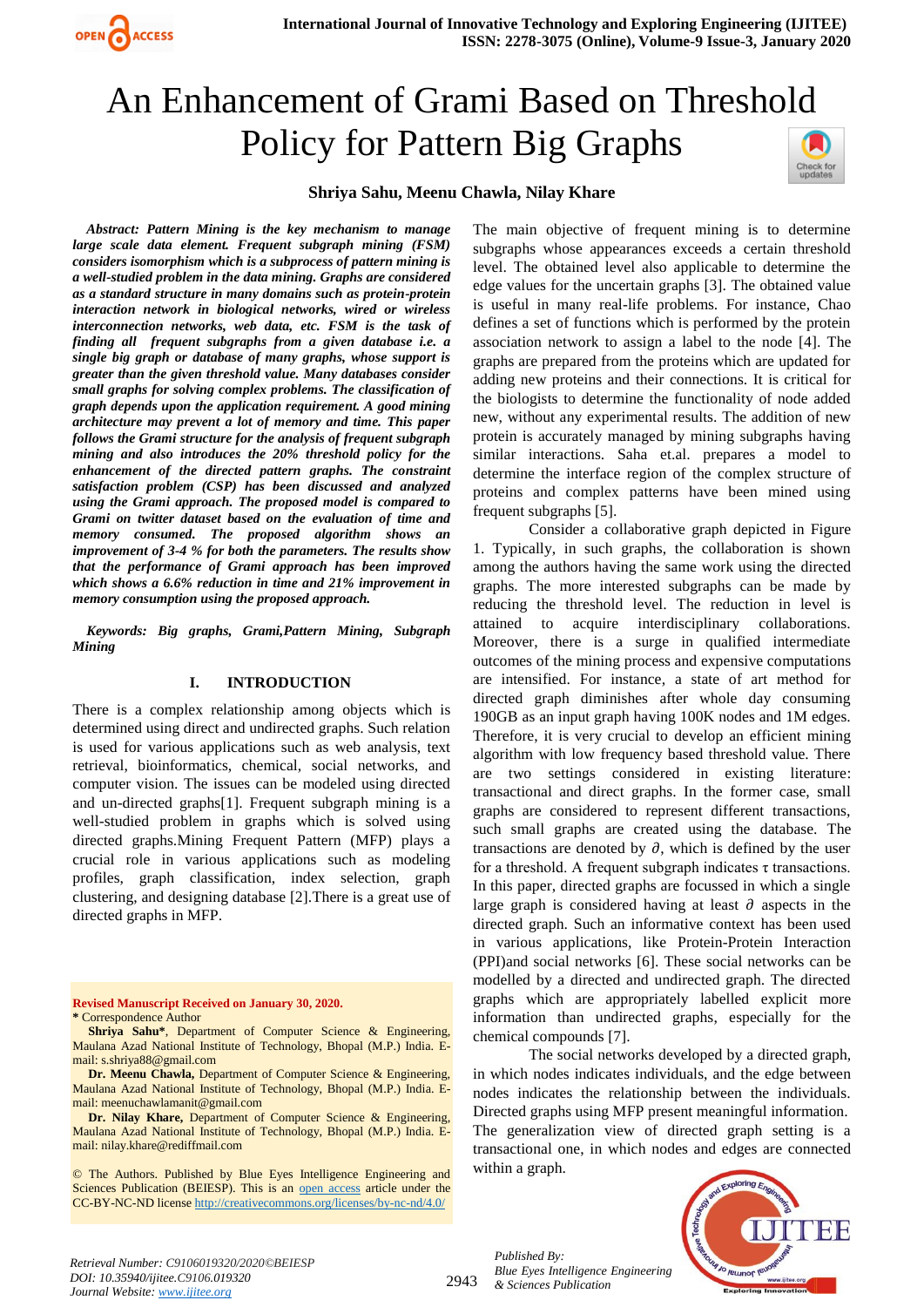## **An Enhancement of Grami Based on Threshold Policy for Pattern Big Graphs**

The detection of frequent subgraphs in a directed graph is difficult because a large number of identical subgraphs may overlap each other, which is complicated in the case of directed graphs. The complexity level is directly proportional to the exponential factor of the graph size, which is computationally demanding.

The number of repetitions per unit time (Frequency) of a subgraph (S) in a directed graph (D) is evaluated using the isomorphism of subgraph (S) in D [8]. There is an exact match of a subgraph in the directed graph using edges, nodes, and labels. Let us consider an example in Fig. 1, in which subgraphs having three isomorphism's. The best method to extract frequent subgraphs in D isa Grow and Store (GS) technique which is processed by the following steps: -

- 1. The nodes appearing  $\partial$  times must be detected and store these nodes with their appearance.
- 2. The frequent subgraphs are constructed by extending the stored nodes, determine the frequency of these nodes and then store the newly generated appearance of frequent subgraphs.
- 3. When no more frequent subgraphs detected, then stop the process. Otherwise, repeat step 2 for modeling frequent subgraphs.

The variations of the GS method is used by the already developed methods like SIGRAM. The stored appearances of the node are taken as an advantage by these methods to determine the frequency. The main obstruction of such methods is the generation of all aspects of each subgraph and storing them. The number of occurring such appearances depends upon the size and properties of the subgraph and the graphs. It is difficult to model the grow and store solutions practically because the calculation of appearances is prohibitively too large to compute and store. In this paper, GRAMI (Graph Mining) approach is used for developing a novel framework which addresses the problem of Frequent Subgraph (FS) mining.The GRAMI approach is different from other methods like grow and store method. In this framework, the templates of FS are stored without its appearances on the directed graph. This method limits the cons of GS method, which allows the developed GRAMI approach to generate Low-Frequency Threshold (LFT) value and a large number of graphs were mined. Moreover, the frequency is evaluated by using the developed approach. The developed approach used as a satisfaction problem for the constraints. The number of appearances generated at each iteration by solving the constrained problem. This frequency is evaluated using the appearances, which are sufficient and all the remaining appearances are eliminated. The process is repeated number of times until no more FS found.

The exponential factor in the constrained problem is worst to solve. More specifically, the large graphs in real life applications are supported by employing a heuristic GRAMI approach. In addition, optimization algorithms are also used to revamp the performance. A novel optimization algorithm is developed using the GRAMI approach.

1. There is apossibility of acquiring a large search space using the optimization approach.

- The fast appearances are prioritized and slow searches are postponed.
- 3. Special graph structures and types is an advantageous factor.

The exhaustive appearances are eliminated using the developed optimization approach. The directed graphs and LFT are supported by the proposed GRAMI method than existing methods. Let us consider an example in which frequent patterns are computed having 100K nodes and 1M edges that it is difficult for the GS method while GRAMI takes only 15 minutes. In this paper, we propose the working model, which is based on GRAMI approach.

For example, Fig.1 depicts the GRAMI approach which considers  $m_5 \ddot{-} m_8 10 m_9$  matched to  $Z_1$  using m5 (labeled DB) which is indirectly connected to m8 (labeled AI). The set of constraints are defined by the user which is both semantic and structural. The search space is limited and undesirable matches are pruned by the constraints. An approximate version AGRAMI, which is a final extension, the subgraph frequencies are approximated. In addition, some frequent subgraphs such as false negatives may be missed by the approximation method. But, returned results do not have false positives as these are not approximated. Superficially, AGRAMI and GRAMI for directed graphs can be implemented to both multiple and single labels. The nodes and edges are described with their weights as depicted in fig. 1. If we summarised, then our main objectives are to propose a novel framework in which frequent subgraphs are mined in a directed graph.



**Fig.** 1. (a) A collaborative graph  $C_q$  in which nodes **represents the authors which are labeled with their fieldwork and edges indicates the co-authorship labeled**  with their co-author papers. (b) Subgraph  $Z_1$  (c) **Subgraph Z2.**

A novel idea is implemented using the GRAMI approach in which appearances are refrained by calculating and storing intermediate outcomes. The constrained problem for satisfaction is used to determine the frequency of the subgraphs. A heuristic approach with novel optimization is implemented which revamps the performance of the GRAMI approach.



*Retrieval Number: C9106019320/2020©BEIESP DOI: 10.35940/ijitee.C9106.019320 Journal Website: www.ijitee.org*

2944

*Published By: Blue Eyes Intelligence Engineering & Sciences Publication*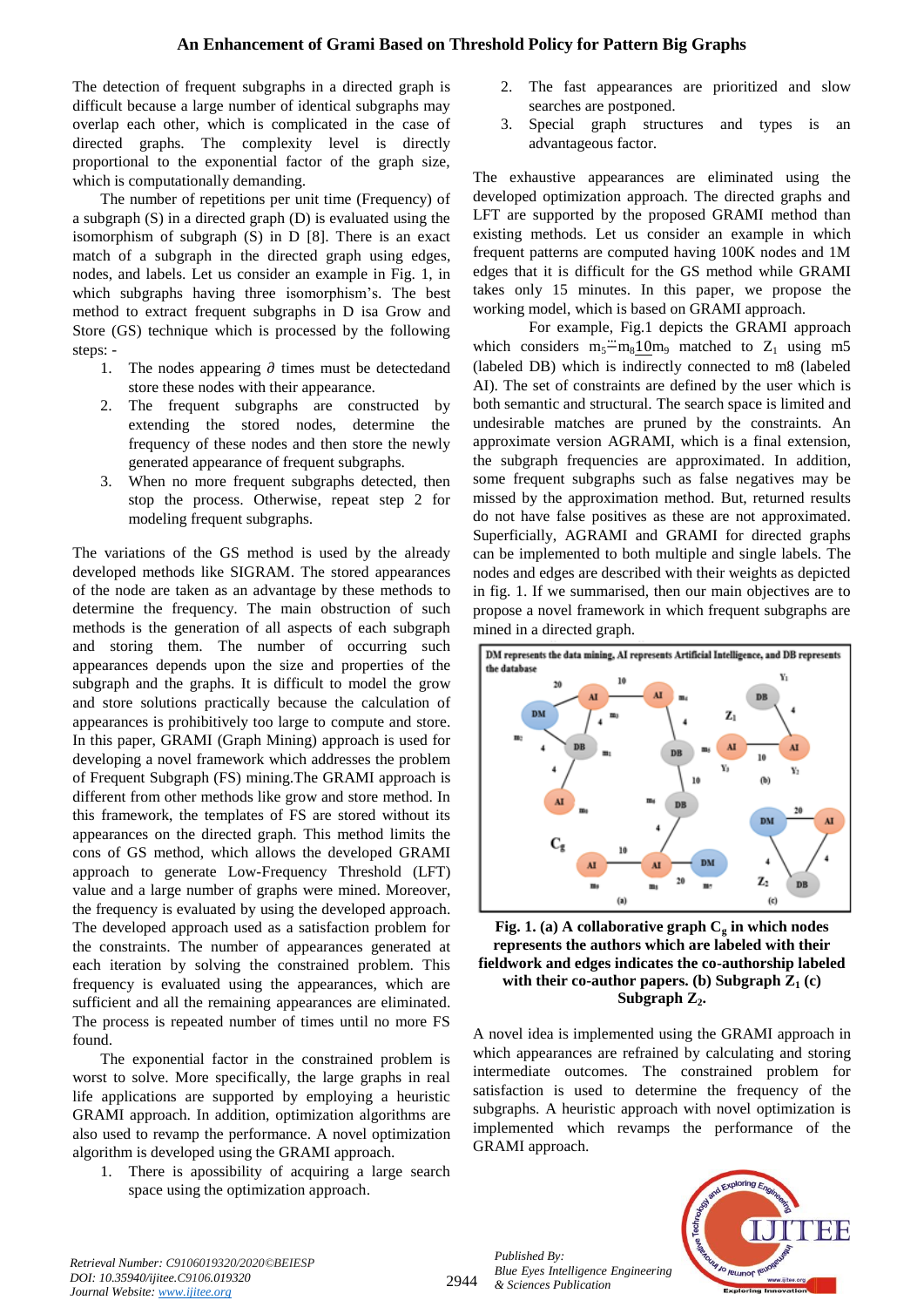

This is done by exploring the search space using specially directed graphs, some search spaces are pruned and some are postponed. The frequent patterns are mined by developing the variants of GRAMI. In addition, modern applications required a more powerful and robust version of matching.

In this paper, CSP is considered and GRAMI approach has been followed with its semantic and structural constraints. The extended version AGRAMI, which is an approximate version which generates results with no more false positives. Experimentally, the performance of the proposed approach is evaluated and computed that its magnitude is 3 orders of faster than already developed approaches in real life applications. The paper is organized as follows.

Section 2 demonstrates the problem formulation. Section 3 represents the GRAMI and its formulation. Section 4 discusses the result and finally concluded in section 5.

## **II. PRELIMINARIES**

A graph  $C<sub>g</sub> = (T, D, K)$  comprises of a set of nodes N, and set of edges E with labeling function L which assigns labels to N and E is defined. A graph  $Z = (T_Z, D_Z, K_Z)$  is a subgraph of a directed graph C<sub>g</sub>= (T, D, K) if T<sub>Z</sub>⊆ T, D<sub>Z</sub>⊆ D,  $K_Z \subseteq$  Kand  $K_Z(y) = K(y)$  for all  $y \in T_Z \cup D_Z$ . Figure 1 (a) describes an example of a collaborative graph. The labels of node depict author's fieldwork (DB), and edges label depicts the number of co-authored papers. To simplify, the proposed approach is applied and illustrate the examples of a directed graph, in which each node is labeled single times. More specifically, the proposed method also support undirected graphs in which each node is labeled multiple times.

**Definition 1:-** Let us consider an example with  $Z =$  $(T_Z, D_Z, K_Z)$  be a subgraph of a graph  $C_g = (T, D, K)$ . The isomorphism subgraph of Z to  $C_g$  is a relative (injected) function f:  $T_Z \rightarrow T$  which satisfies (a)  $K_Z(y) = K(f(y))$  for all nodes y  $\in T_z$ , and (b) (f (m), f (y))  $\in$  D and K<sub>Z</sub> (m, y) = K(f(m),f(y)) for all edges  $(m,y) \in D_Z$ .

Apparently, a subgraph isomorphism mapped from  $T<sub>Z</sub>$  to T such that each edge in D in which single edge is mapped in  $D<sub>Z</sub>$  and vice versa. The nodes and edges labels are preserved by this mapping. For instance, Figure 1 depicts the subgraph  $Z_1$  (y<sub>1</sub>  $\underline{4}$  y<sub>2</sub>10y<sub>3</sub>) has three isomorphisms with respect to graph  $C_g$ , named as  $m_1 \underline{4}$   $m_3 \underline{10}m_4$ ,  $m_5 \underline{4}$   $m_4 \underline{10}m_3$ , and  $m_6 4 m_8 10 m_9.$ 

The support factor of a subgraph in a directed graph can be computed by counting its isomorphism. The produced subgraph is not anti-monotone because extension graph appears longer time than its subgraph. For example, Figure 1(a) shows that subgraph having single node DB appears thrice while its extension DB 4 AI appears quad times.Moreover, there isa wide importance of anti-monotone support which allows the development of approachesin which search space is pruned, in which exhaustive search cannot be avoided [9]. There are a variety of anti-monotone support metrics described in literature such as harmful overlap (HO), minimum image based (MIB), and maximum independent sets (MIS). These support metrics are different from each other in terms of complexity and degree of overlapping allowed between isomorphism in a subgraph [10].The other reasons are:-

- 1. The NP-complete comprises of computation of HO and MIS.
- 2. The outcomes of alternative metrics with superset are provided. The computational cost of MIS and HO is very high in which unqualified graphs are discarded.The MIB metrics is explained as follows:-

**Definition 2** Let $N_1$ ……. $N_m$  is a set of isomorphism of a subgraph Z ( $T_Z$ ,  $D_Z$ ,  $K_Z$ ) in a graph  $C_g$ . Assume N(y) =  ${N_1(y), \ldots, \ldots, \ldots, N_m(y)}$  is a set which consists of distinct nodes in  $C_g$  whose functions  $N_1$ ....... $N_m$  map a node y  $\in$  T<sub>Z</sub>. The MIS support of Z in C<sub>g</sub>, denoted as  $z_{Cg}(Z)$ , is stated as  $z_{Cg}(Z) = min\{t \mid t=|N(y)| \text{ for all } y \in T_Z\}.$ 

For example, the subgraph in  $Z_1$  in Fig. 1(b) and the graph  $C_g$  of Fig. 1(a), we get  $N(y_1) = \{m_1, m_5, m_6\}$ ,  $N(y_2) =$  ${m_3, m_4, m_8}$  and  $N(y_3) = {m_3, m_4, m_9}$ , thus  $z_{Cg}(Z_1) = 3$ . In comparison, the respective MIS metric value approaches to 2. As its isomorphism is  $m_1 4 m_3 10 m_4$  and  $m_5 4 m_4 10 m_3$ overlapping takes place and MIS metric is regarded. The problem of frequent mining in subgraph is stated as below:-

**Problem 1:-** A graph  $C_g$  is given in figure 1 with a support threshold  $\partial$ , the mining problem in the frequent subgraph of isomorphism is defined as determining all subgraphs Z in C<sub>g</sub> such as  $zC_g(Z) \ge \partial$ . In this problem, actual appearances of the subgraphs are not considered such that these appearances are greater than  $\partial$ . This is very important in various applications [11]. There are some applications, which demands exact frequencies as in graph indexing [12]. It is difficult to implement the problem 1 as a computational cost is very high. Moreover, implementation depends upon the NP-hard isomorphism problem. The labels of both edges and node are enforced to match with definition 1.

For example in Figure 1, there is only one isomorphism in subgraph  $Z_2$  which is formed by nodes  $y_1$ ,  $y_2$ , and  $y_3$ . Researchers argue that such matching is restrictive, which is relaxed by indirect relationship and difference in edges of the subgraph and graph. This aspect also considers subgraphs of  $m_6 4 m_8 20 m_7$ is a match of  $Z_2$ because DM and DB are connected indirectly. This match is considered a pattern. The definition of mining frequent patterns is taken from [13]. Moreover, a distance metric is employed to compute the difference between nodes. Specifically, a metric function is also used which satisfies the inequality property. The weights associated with the edge labels are used to determine the distance function. Figure 1 shows the collaborative graph  $C_g$ , in which distance function is used  $\Delta_h(m, y)$  defined as a number of nodes, which connects the m and y in the shortest path. For example, the value of  $\Delta_h(m_0, m_3)$  is 2. In addition, we may also use  $\Delta_p(m, y)$  stated as a minimum sum which connects the path between m and y. Consider an example  $\Delta_n(m_6 m_7)$  $= \frac{1}{4} + \frac{1}{20} = 0.3$ . Specifically, stronger collaboration between nodes determined by shorter distance. Figure 2 describes the values of  $\Delta_n$  for the graph  $C_g$  of Figure 1. The original edges are represented by the solid lines while transitions are represented by the dotted lines.



'E E

2945

*Published By:*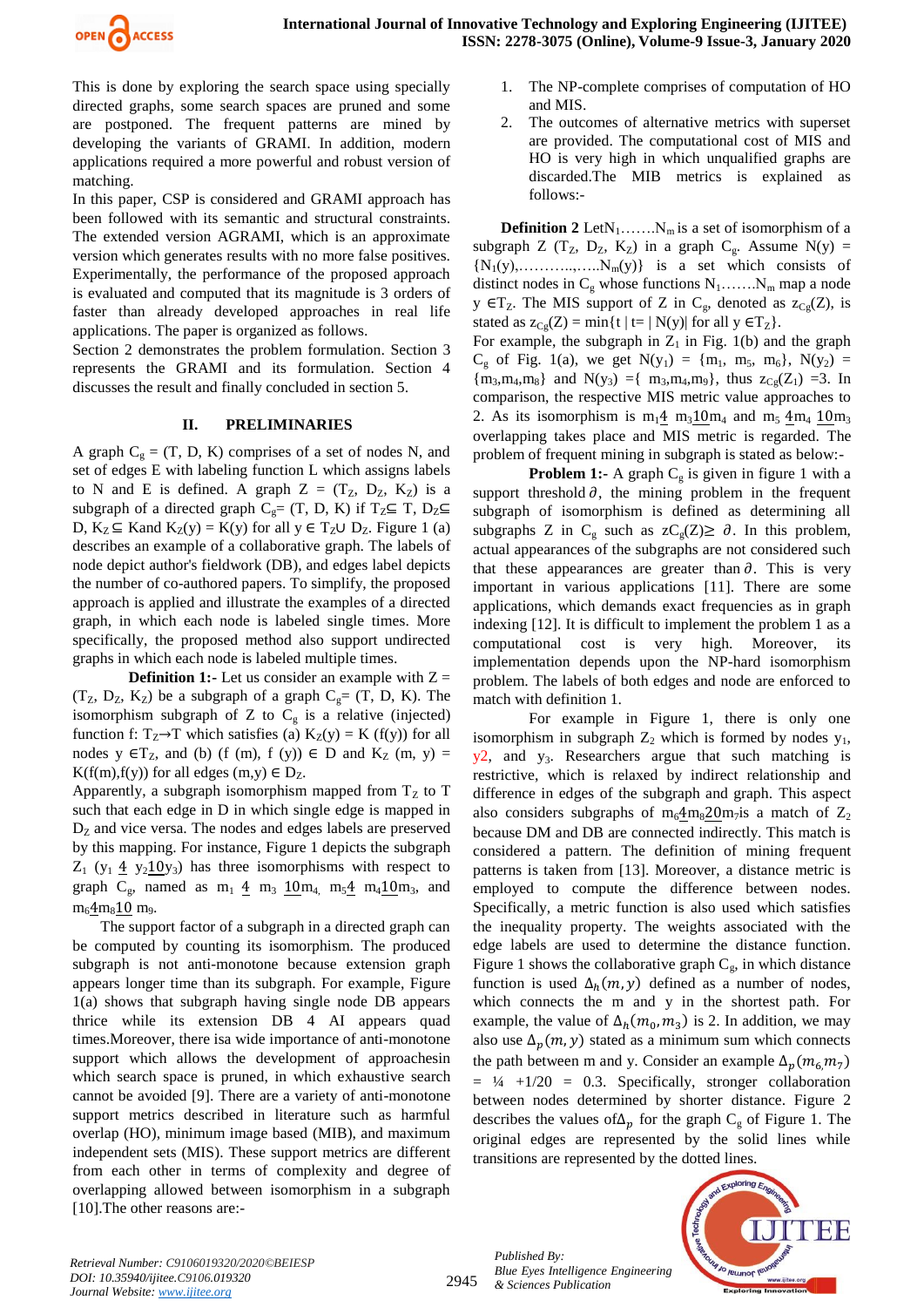

Fig. 2 (a) represents the distance  $\Delta_p$  for the  $C_q$  of Fig. **1(b) represents the pattern**  $P_1$ **.** 

**Definition 3** A graph  $J = (T_J, D_J, K_J)$  is a pattern of a graph  $C_g(T, D, K)$  if  $T_J \subseteq T$ ,  $K_J(y) = K(y)$  for all  $y \in T_J$  and  $K_J(e)$  $=\varphi$  for all  $e \in D_J$ .

In other words, a pattern corresponds to subgraph in which edge labels are not considered. For example, a pattern  $J_1$  of the graph  $C_g$  is represented in Figure 2b.

**Definition 4Let** J=  $(T_J, D_J, K_J)$  is a pattern of a graph  $C_g$  $=(T, D, K)$  in which  $\Delta$  is a distance function and  $\tau$  is a userdefined threshold. An injection of pattern J to  $C_G$  is an embedded function  $\emptyset : T_J \rightarrow T$  which satisfies

 $K_{I}(y) = K(\phi(y))$  for all nodes

#### **III. RELATED WORK**

The subgraph detection in a large graph has various applications in different domains like computer vision, electronics, designing, intelligence, and biology [13]. Pattern detection using graph mining also has various possibilities for research. Since it is known that the graph requirements varied according to the applications. An attempt has been in research to detect the subgraphs using pattern mining. The weighted edge detection method has been used in past studies to detect the patterns [14]. A Spark model has been used for the frequent subgraph mining in a graph. The research has been focussed on the extension of subgraphs. An effort has been made on solving complex problems using optimizations methods [15]. Song et. al. proposes an approach to search a knowledgeable graph using the mining algorithm. The paper basically deals with the problem of bicriteria pattern mining. The knowledgeable graphs bounded by k-diversified summaries has been considered to trade off accuracy and speed [16]. More specifically, more impact is given on online mining rather than constrained for a single large graph. But, mining algorithms do not handle problems in a single large graph due to centralization. The efficiency and high cost of communication make it less popular in mining graphs. To overcome this problem, the structure of the distributed graph was considered in past studies using Pregel. It is similar to mining algorithm in which different phases of the design algorithm has been considered. The selection, extension, and pruning have been done using a large graph. In addition, the real-life data set has been used to approximate the results [17].A more robust and distributed method to mine a massive graph is crucial. So, DistGraph algorithms solve the false negative problem in mining graphs to minimize communication in computational nodes [18]. Specifically, frequent subgraph mining considers small graphs in large graphs. The repetitive graphs create an issue which cumbersome by identifying isomorphisms of the graph. But, detection of isomorphism has been difficult. Thus reduction of repetitive graphs has been possible through the filtration technique. This simply reduces the overall time and complexity of the graph to a great extent [19]. The data eruption technique is also feasible for multigraphs. A MuGram technique applied to discover the frequent multigraph patterns. The swift discovery enables the detection of subgraphs from multigraphs to handle the complex data. The rich representation of data through graphs make the extraction of data simple and generic [20]. Although, literature studies for mining graphs based on frequency threshold whichassume the data of many graphs in a single large graph. The threshold approach is costoriented. GRAMI used for mining frequent patterns assumes the threshold value for a reduction in computation cost. Graphs often capture powerful information ensemble through graph node. But instances having minimal set often satisfies the requirement by avoiding the computational cost. A more robust approach known as CGRAMI solves the problem of complex mining [21].The low accuracy problem has been mitigated using the null model. The model basically uses the edges and vertex to extract information from the graph. In addition, the indexing has been attained using the build location approach. The model improves the accuracy of the classification approach using the designed algorithm [22]. But, still,the problem of computation makes the model inefficient. In this paper, a robust approach for frequent pattern mining has been proposed which reduces the computation time. This paper follows the GRAMI approach for efficient results and edge set value has been determined from the graph. The proposed approachhas been compared to GRAMI model for effective results.

#### **IV. PROPOSED WORK MODEL**

The proposed work model is inspired by the GRAMI approach. The preliminaries of the proposed approach are as follows.

It is an architecture which focuses on the isomorphic issue of the sub-graph mining architecture. The constraint satisfaction problem (CSP) is deeply discussed and analyzed using the Grami approach. The isomorphism of the subgraph is mapped by CSP where each domain has set of variables x with vertex set V. The mining set contains lamda as the frequency threshold and checks which edge set matches the frequency threshold. It is also marked as a sub-graph extension which takes frequent edge sets. Algorithm: SUBGRAPH EXTENSION

Input: The sub-graph G with edge set E

- 1. For  $_{each}$  edge in Edge<sub>set</sub> E
- 2. If E edgevalue is equal to the edge
- 3.  $Counter + +$
- 4.
- 5. If Counter  $> E$ . threshold
- 6. Sub<sub>graph</sub> Encountered
- 7. Find Sub<sub>araph</sub> in all Graphs, If found
- 8. Segregate
- 9.



*Retrieval Number: C9106019320/2020©BEIESP DOI: 10.35940/ijitee.C9106.019320 Journal Website: www.ijitee.org*

*Published By: Blue Eyes Intelligence Engineering & Sciences Publication*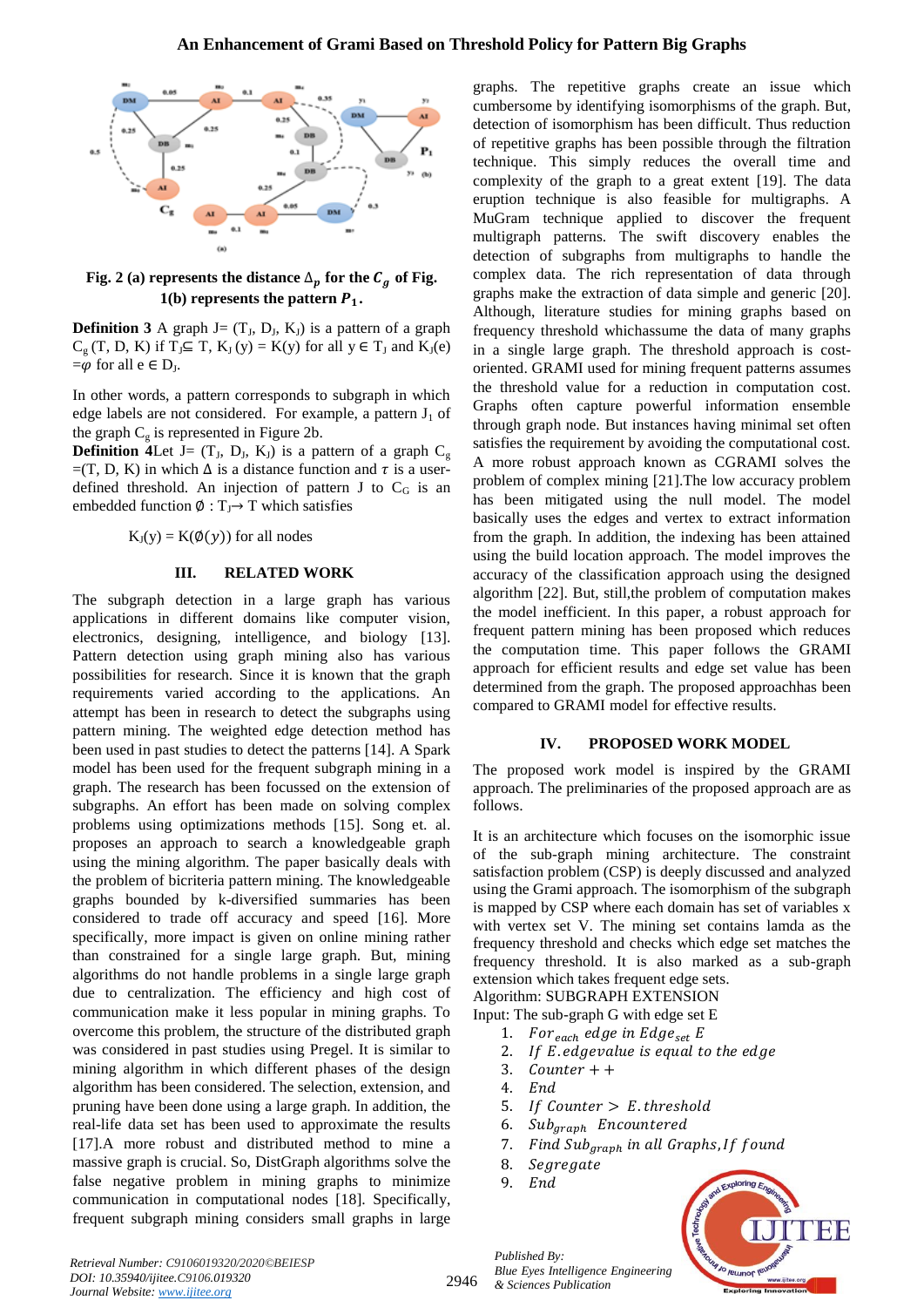

The algorithm searches the edge set value into the entire graph. If the match manages to get a threshold more than its matching threshold, it is termed as frequent and in the similar fashion, if the sub-graph equalizes to a subsequent matching threshold then it is termed as isomorphic as per Grami.

If the edge set associated threshold is equal to demanding weight, the Grami does not allow it to pass through and it becomes the issue of proposed work model.

The proposed algorithm sets a threshold of 20% which also manages the 20% of edge weight and if any sustainable edge value is set to be matching, it is counted as accountable.

## **Proposed Algorithm Architecture**

**Required Input:**Pattern of Graph, E<sub>VALUE</sub> & Pattern Edge set

**Obtained Output:** Edge setRange

- 1. **Begin**
- 2. For  $_{each}$  pattern in Graphs// Patterns in the graphs has been initialized
- 3. For  $_{each}e_{value}$  in a pattern// Edge set value has been initialized
- 4. For  $_{each}$  edge in Pattern. Edgeset// Initiated Loop according to pattern edge set
- 5. *Edge<sub>value</sub>* = *edge.value*// Edge Value from the structure of edge
- 6.  $Range_{Threshold} = Edge_{value} * 20/100$  // Limit of Range
- 7. Range =  $[Edge_{value}$  –  $Range_{Threshold}$   $Edge_{value}$   $Edge_{value}$  +  $Range_{Threshold}$ ] // Compute range
- 8. If e. value. edgevalue  $\geq$ Range[0] or e. value. edge<sub>value</sub>  $\leq$  $Range[1]$  or Range[2]
- 9. Subsequent Isomorphic + +
- 10.  $\boldsymbol{End}_{\boldsymbol{H}}$
- 11.  $\boldsymbol{End}_{\text{For}}$
- 12.  $\boldsymbol{End}_{\text{For}}$
- 13.  $\boldsymbol{End}_{\text{For}}$
- 14. Return: Range as an output
- 15. End

The proposed algorithm architecture sets a threshold of 20 % and creates a slab which starts from the edge value which is 20% less than that of the original edge value and goes to value which is 20% greater than the edge value.

The proposed work model aims to remove the isomorphism as well and hence the same algorithmic architecture is applied to the sub-graphs also. The following dataset has been applied to both Grami and proposed algorithm architecture.

## **A. Dataset:**

The Twitter DB: The dataset is available on socialcompting.asu.edu/datasets which contains the tweets of Twitter and other social network data. The dataset is huge and contains 11 M node structure.

The dataset contains 85M edges structure. The nodes structure contains the user's file. This file acts as a dictionary for all users in the prescribed data set. The users specified in the node ids.

- 1. The representation of nodes is in the form of nodes.csv in the dataset.
- 2. The representation of edges is in the form of edges.csv in the dataset.

The edges are represented by the friendship and follower network between users. Directed relation represents edges.

It is a social news website which is a combination of SMS, e-mail, and instant messaging.

It is a new way to update about the latest news related to different subjects such as science, business, media, education, etc. But, the major issue with this dataset is that it is not labeled.

Even previous authors have put the label on their own. The Gaussian distribution has been followed for randomization.

## **V. RESULTS AND DISCUSSION**

This section deals with the results and discussion of the proposed approach. The following parameters have been evaluated.

- **a) Time in Seconds:** It is the total time unit which is consumed in order to execute the supplied pattern. Around 11M nodes were transversed, processed and the execution time is evaluated in seconds.
- **b) Total Memory Consumed:**It is the consumed memory for the processing. Now as the sub-graphs are arranged in a subsequent order, the proposed work model will consume less amount of memory. **Table-I: Execution time**

|           | таріс-т. Ежесинон пінс |     |                 |
|-----------|------------------------|-----|-----------------|
| Support   | Time                   | in  | in<br>Time      |
| threshold | seconds                | for | seconds for the |
|           | <b>GRAMI</b>           |     | proposed        |
|           |                        |     | approach        |
| 2000      | 1150                   |     | 1100            |
| 2100      | 1050                   |     | 1000            |
| 2500      | 990                    |     | 900             |
| 3000      | 980                    |     | 890             |
| 3500      | 950                    |     | 890             |

Table 1 shows the execution time for the proposed approach which is finally compared with the GRAMI approach. The execution time has been shown for both techniques under different support threshold. The average execution time for the GRAMI approach is 1024 seconds while that of the proposed approach is 956 seconds. Thus obtained accuracy is approximately  $\frac{24-930}{1024} \times 100 = 6.6\%$  using the proposed approach.



*Published By:*

*& Sciences Publication* 

*Blue Eyes Intelligence Engineering*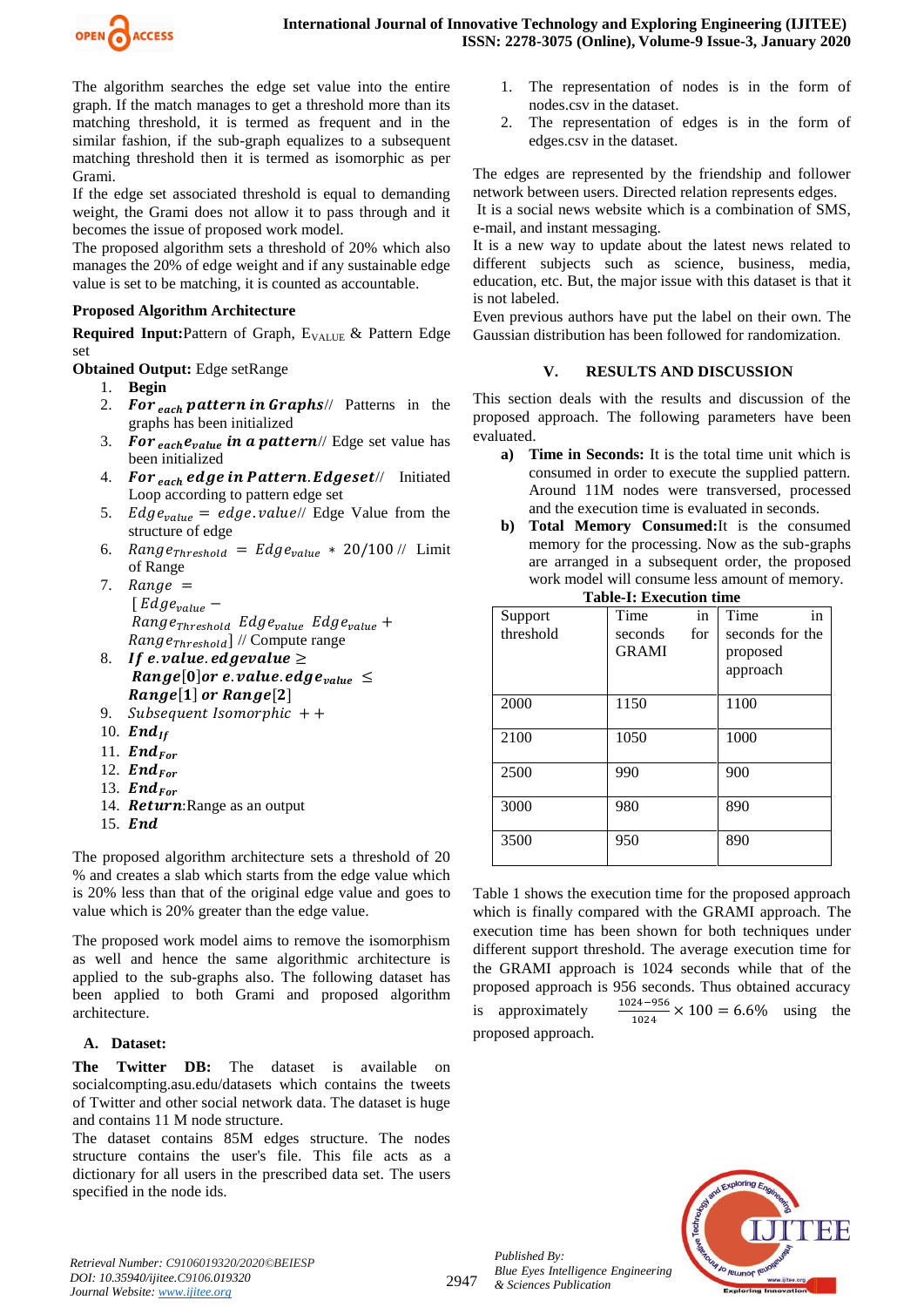

**Fig.3.Execution Time**

Figure 3 stated that the execution time for 2000 supported threshold is 1100 seconds. As the supported threshold increases, the execution time reduces. It is seen that after 2500, execution time remains constant for GRAMI. The proposed approach having support threshold of 2500, execution time becomes 900 seconds while that of GRAMI approach, it approaches to 1000 seconds. The execution time falls down for the subsequent thresholds. As per the implementation of the 20 % selection rule, the proposed work algorithm enhances the quality of execution and hence the execution time decreases by approximately 6.6%.The memory consumption is calculated in MB. As the subpattern increases, the space to store the data decreases.

|  | <b>Table-II: Memory Consumption</b> |
|--|-------------------------------------|
|--|-------------------------------------|

| $\sim$    |             |              |  |  |
|-----------|-------------|--------------|--|--|
| Support   | Memory      | Memory       |  |  |
| Threshold | consumption | consumption  |  |  |
|           | using GRAMI | using<br>the |  |  |
|           | approach    | proposed     |  |  |
|           |             | technique    |  |  |
| 2000      | 380         | 300          |  |  |
| 2100      | 400         | 280          |  |  |
| 2500      | 400         | 300          |  |  |
| 3000      | 420         | 320          |  |  |
| 3500      | 430         | 380          |  |  |

Table 2 shows the consumption of memory for the proposed approach which is finally compared with the GRAMI approach. The memory consumption has been shown for both techniques under different support threshold. The average memory consumption for the GRAMI approach is 406MB while that of the proposed approach is 316MB. Thus obtained accuracy is approximately  $\frac{6 - 316}{406}$  X 22% using the proposed approach.



#### **Fig. 4. Consumed Memory**

Figure 4 represents the consumption of memory for the proposed approach and GRAMI approach. A comparison has been made on the basis of support threshold and consumed memory in MB. It is seen that memory consumption under 2000 support threshold is 300MB for the proposed approach and 380MB for the GRAMI approach. The consumption of memory for the GRAMI technique increases for the subsequent threshold. The proposed technique shows a slight increase in memory consumption. Hence, it is proved that memory consumption using GRAMI keeps on increasing and that of proposed technique follows a zigzag path like increase, then decrease.

## **VI. CONCLUSION**

In a nutshell, it is known that many applications rely on graph mining for its reliability. This paper employs a novel framework for pattern mining in a directed graph, in which frequent patterns having isomorphism are removed. The proposed approach is based on the GRAMI concept in which versatile algorithms has beenimplemented for mining subgraphs. The weighted graph setprovides constrained results, in which weights are attached to vertexes for clarity. The modeling of the algorithm determines the edge set value in a graph, in which a crux idea of the GRAMI has been used. The threshold value is set through the algorithms and problem of constrained structured is sorted. In addition, the issue of isomorphism in a directed graph is removed. The parameters such as time and memory consumption are computed using the designed algorithm. The experimental results are demonstrated using the data set which depicts the effectiveness of the developed approach. The results concluded that execution time reduces and improved by 6.6% and less memory is consumed which is revamped by 22% in comparison to GRAMI approach.

## **REFERENCES**

- 1. Zhang, S., Du, Z., Wang, J.T. and Jiang, H., 2018. Discovering frequent induced subgraphs from directed networks. *Intelligent Data Analysis*, *22*(6), pp.1279-1296.
- 2. H. Cheng, X. Yan, and J. Han, "Mining graph patterns," in Frequent Pattern Mining, pp. 307–338, 2014.
- 3. Y. Chen, X. Zhao, X. Lin, Y. Wang, and D. Guo," Efficient Mining of Frequent Patterns on Uncertain Graphs", *IEEE Transactions on Knowledge and Data Engineering*, *31*(2), pp.287-300, 2019.
- 4. Y. Cho and A. Zhang, "Predicting protein function by frequent functional association pattern mining in protein interaction networks," IEEE Transactions of Information Technology in Biomedicine, Vol. 14, No. 1, pp. 30–36, 2010.
- 5. Saha, T.K., Katebi, A., Dhifli, W.,and Al Hasan, M., 2017. Discovery of functional motifs from the interface region of oligomeric proteins using frequent subgraph mining. *IEEE/ACM transactions on computational biology and bioinformatics*.
- 6. D. Rhodes, S. Tomlins, S. Varambally, V. Mahavisno, T. Barrette, S. Kalyana-Sundaram, D. Ghosh, A. Pandey, and A. C. AM., "Probabilistic model of the human protein-protein interaction network," Nat Biotechnol., vol. 23, no. 8, pp. 1–9, 2005.
- 7. M. Deshpande, M. Kuramochi, and G. Karypis. Frequent substructure-based approaches for classifying chemical compounds. In *Proc. of ICDM*, pages 35–42, 2003.
- 8. Y. Gu, C. Gao, L. Wang, and G. Yu, "Subgraph similarity maximal all-matching over a large uncertain graph," World Wide Web, vol. 19, no. 5, pp. 755–782, 2016.



*Retrieval Number: C9106019320/2020©BEIESP DOI: 10.35940/ijitee.C9106.019320 Journal Website: www.ijitee.org*

*Published By: Blue Eyes Intelligence Engineering & Sciences Publication*